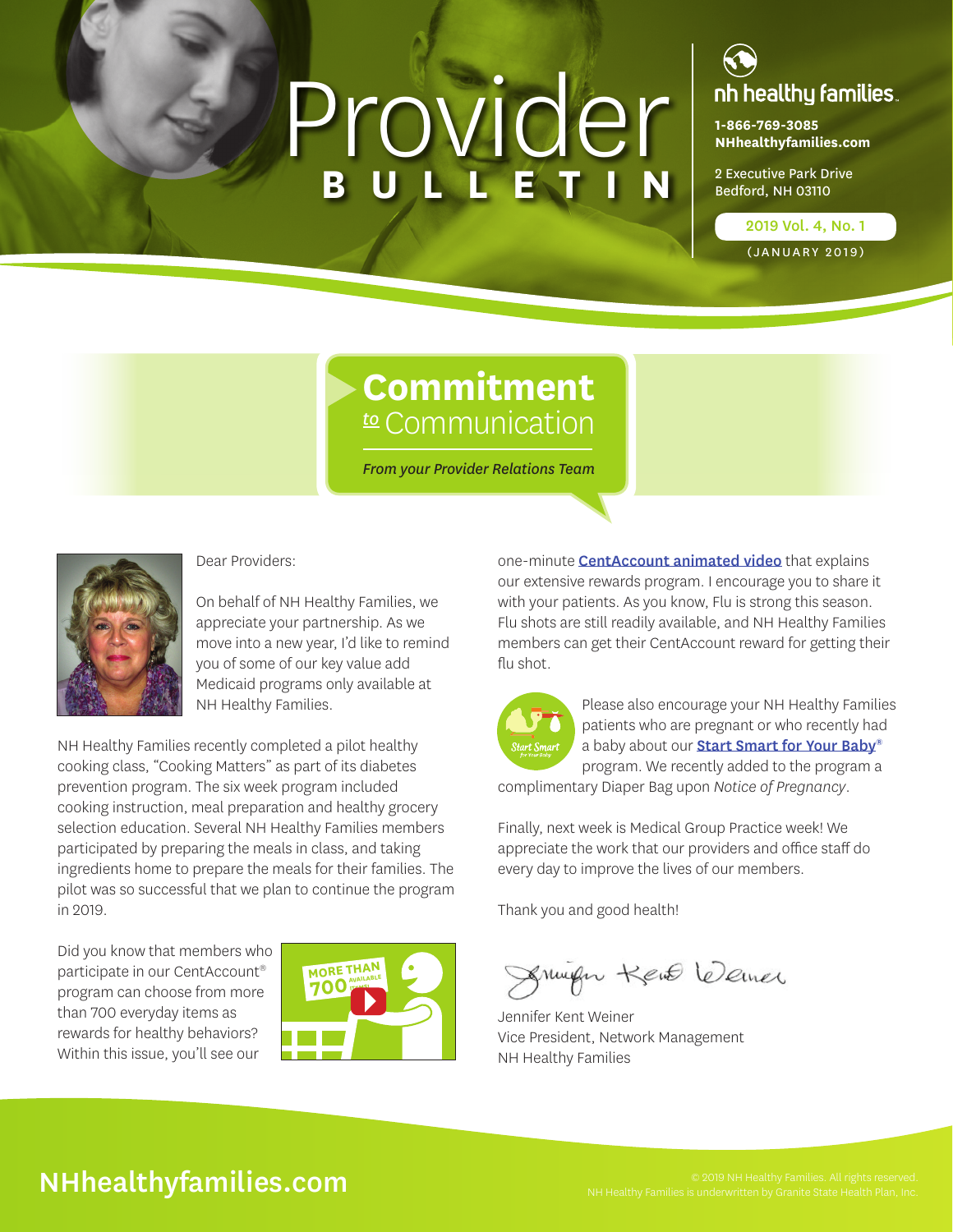# How to Promote Women's Health Screenings

January is Cervical Cancer Awareness Month. Each year, approximately 13,000 women are diagnosed with cervical cancer. We wanted to take a moment to remind you of the importance of Women's Health Screenings for your female patients. Below, get to know the **four key HEDIS measures for women's preventive care.**

#### *Breast cancer screening*

Women ages 50 and older should have a mammogram every one to two years. (Women who've had bilateral mastectomies are exempt.) Some medical practices take the fear out of mammography with fun, female-focused parties, where patients can network, get spa treatments and check the test off their lists in a relaxing environment.

#### *Cervical cancer screening*

It's natural for patients to put off those less-than-pleasant tests. Remind patients when they're due for a well-woman exam with emails or mailers. Consider suggesting getting the test on the same day every year. Some women choose

# Behavioral Health Provider Training Catalog Available

Did you know that NH Healthy Families offers Behavioral Health trainings to our provider network? Trainings can be done either online or in your office. **[Click here](https://www.nhhealthyfamilies.com/content/dam/centene/NH%20Healthy%20Families/Medicaid/pdfs/training-catalog-NH.pdf)** to view the catalog or register for a training.



their birthdays so they never forget. HEDIS requests one of two tests: cervical cytology every three years for women ages 21 to 64, or cervical cytology and HPV co-testing every five years for women ages 30 to 64.

#### *Chlamydia screening*

If your patient is 16 to 24 and sexually active, suggest an annual chlamydia test. Pharmacy and claims data can help you identify which patients might be sexually active and therefore benefit from screening. A good time to bring it up? The annual physical exam.

#### *Prenatal and postpartum*

For pregnant women, the timing of doctor's visits is key. Your patients should see you within the first trimester and again between 21 and 56 days after delivery. Talk with patients about family planning goals and inform them of recommendations early on.

### Provider Toolkit S

NH Healthy Families strives to make it as easy as possible for you to provide great care to your patients, our members. To assist with this, we have created a Provider Toolkit page on our website. The toolkit contains information for you that may be important to your patients. Also included is a guide on the transition from the Premium Assistance Program to the Granite Advantage Program. You can view the toolkit [here](https://www.nhhealthyfamilies.com/providers/resources/provider-toolkit.html).

### NH Healthy Families' Out-of-Network helpline

This line is available **Monday through Friday from 8:00 a.m. to 5:00 p.m.** The NH Healthy Families' Out-of-Net-Families' Out-of-Network helpline at **1-844-699-6840**.